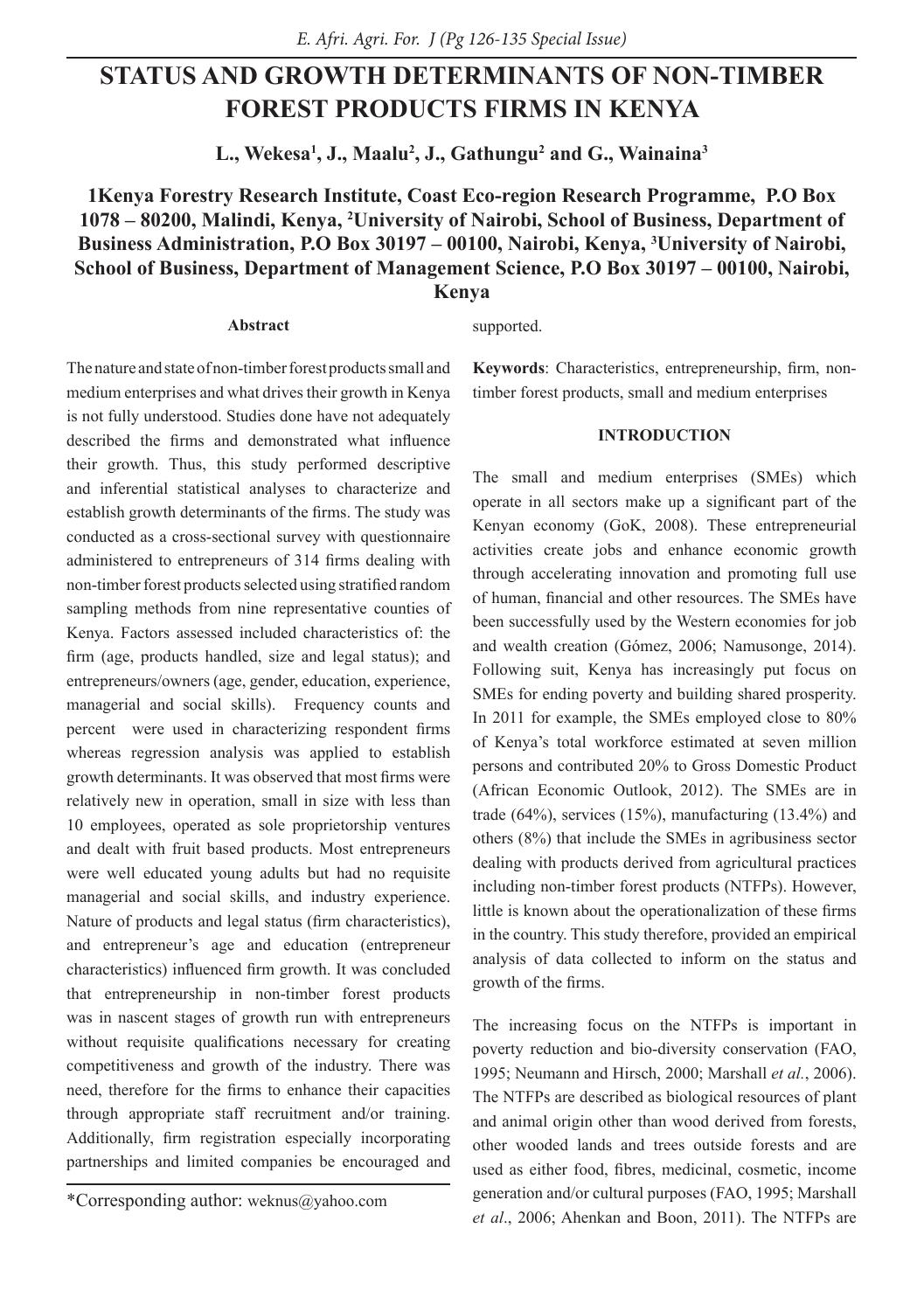# **MATERIALS AND METHODS**

also commonly known as Alternative Forest Products (AFPs), Minor Forest Products (MFPs), Non-Wood Forest Benefits (NWFBs), Non-Wood Goods and Benefits (NWGBs), Non-Wood Goods and Services (NWGSs), Special Forest Products (SFPs), and Secondary Forest Products (Dlamini, 2013). They are more beneficial to forests than logging and make significant contribution to livelihoods (Marshall *et al.,* 2006); generate additional employment and income (Ahenkan and Boon, 2011); and offer opportunities for enterprises (Subedi, 2003). More importantly, the NTFPs support various businesses that help diversify an economy and enhance conservation. The tradable NTFPs targeted by SMEs include fruits, nuts, herbs, flowers, plant dyes, essential oils, woodcrafts, resins, honey, seeds, basketry from reeds, medicinal products and carbon stocks.

The firms utilizing the NTFPs have the potential to achieve dual conservation and development goals by increasing the value of forest resources to local communities thus qualifying them as green businesses. Their contribution is more significant to resource poor people and particularly women and youth by acting as outlets for their products. Although quantification of their contribution is scarce in Kenya, it has been estimated that over two-thirds of Africa's 600 million people rely on these forest products either for subsistence or for cash income (Kaimowitz, 2003; CIFOR, 2005; Sunderlin *et al.*, 2005). At global level, they generate US \$115.5 to US\$117 billion annually (Shanley *et al.*, 2008).

Despite the potential of NTFPs firms, little information exists on them in the country. Few studies have tried to describe and establish what factors influence growth of such firms. Studies conducted on the NTFPs in the country (FAO, 1995; Chikamai and Odera, 2002; Chikamai *et al.*, 2004; Mbuvi and Boon 2008; Chiteva *et al.*, 2016) have concentrated on the ecology, production levels and social capital issues with less focus on entrepreneurship development with NTFPs. Thus, the study was conducted to describe the firms dealing with NTFPs and demonstrate determinants of their growth. As green businesses, NTFPs firm have high potential for income generation and environmental conservation and thus, the study findings would help motivate public and private institutions to invest in them. The findings would also inform policy makers on entrepreneurial dynamics within the NTFPs sub-sector in order to come up with viable policies and development programs.

A cross-sectional survey covering 314 NTFPs firms were selected using probability sampling methods from nine counties with the highest concentration of NTFP enterprises in Kenya: Garissa (13), Kajiado (13), Kilifi (22), Kitui (25), Kwale (16), Machakos (13), Makueni (16), Mombasa (61) and Nairobi (135). Stratification was applied to establish sampling units; the SMEs in the nine counties were segregated into three mutually exclusive strata/categories based on similarities in sources and use. The three strata were the fruit products, medicinal and bee products; fruit products included edible fruits, seed oils, gums, seeds and nuts; medicinal were those with medicinal and cosmetic values and included herbs, aloe, resins and essential oils; and bee products included honey, wax, royal jelly and propolis. Sample units were established proportionately by multiplying the sample size with a fraction of firms in each stratum as their number to the total population in sampled counties. The firms in each stratum were numbered sequentially and random numbers used to select firms to interview owners/ managers. However, in cases where an oversized firm with over 100 employees or a wrongly categorized one was selected, then it was replaced with the next firm on the list.

A questionnaire with open and closed format questions and pretested in Taita Taveta County was administered to entrepreneurs of randomly selected firms in Nairobi, Mombasa, Kilifi, Kwale, Kajiado, Garissa, Kitui, Machakos and Makueni Counties that represented 64% of the target SMEs population. The study achieved a 90% response rate with questionnaires from 283 firm having satisfactory responses. However, following data cleaning process, 88%, that is 277 questionnaires were found usable and adopted for further analysis. The response rate was the highest (100%) in Garissa, Kilifi, Kitui, Kwale and Makueni Counties and least in Nairobi (81%). Respondents in Nairobi were skeptical and not willing to participate in the interviews. The busy schedule and fears that disclosures on performance of business would elicit tax payment penalties could have been some of the reasons for unwillingness to provide information.

The data collected was subjected to descriptive and inferential statistical analyses to profile and establish growth determinants of the firms. Profiling using frequency distribution of the scores covered the entrepreneur and firm characteristics of the respondent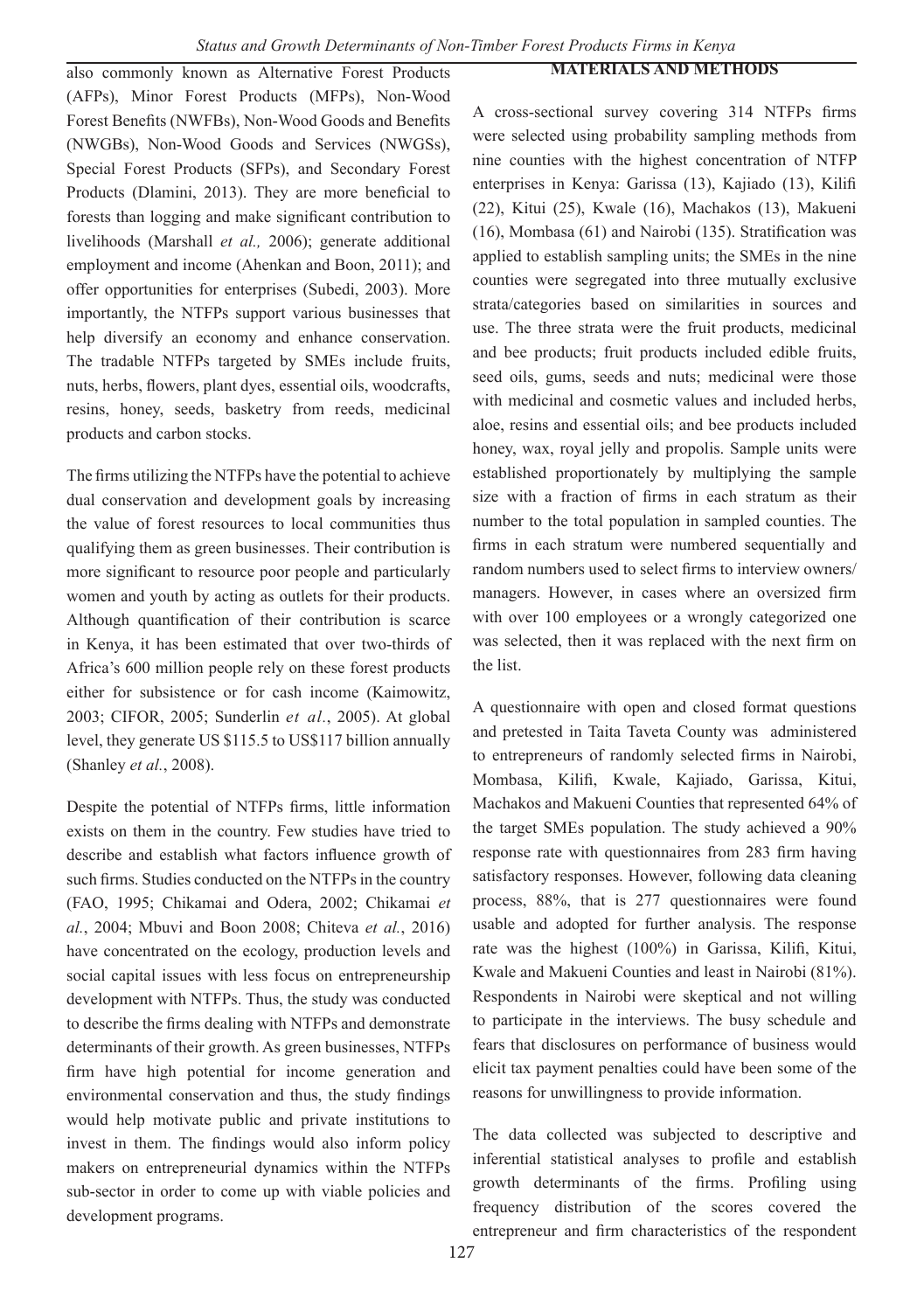firms. The characteristics of entrepreneur were many and diverse but this study profiled the entrepreneurs based on age, gender, education, managerial skills, industry experience and social skills which depict knowledge, talents, skills, abilities, experience, intelligence, and training advanced under resource based view (RBV) as some of the resources and capabilities necessary for achieving competitive advantage. Frequency tables were used to show patterns of distribution of the firms by these entrepreneur characteristics. On the other hand, firm characteristics describe those traits which play important role on the growth of the firm and included legal status, nature of products dealing with, level of diversity, age of the firm, average annual profit margins achieved and level of adoption of newer technology. The study tested the null hypothesis that there is no significant influence of entrepreneur characteristics and firm characteristics on growth of firms dealing with NTFPs against alternative hypothesis as a two-tailed test at 95% confidence level (α  $= 0.05$ ) that there is significant influence of entrepreneur characteristics and firm characteristics on growth of firms dealing with NTFPs using the following multiple linear regression model:

 $FG = \beta_0 + \beta_1 AE + \beta_2 GE + \beta_3 EE + \beta_4 MS + \beta_5 IE + \beta_6 SS +$  $\beta_7 NP + \beta_8 LS + \beta_9 AF + \epsilon$ 

Where FG is firm growth, AE is age, GE is gender, EE is education, MS is managerial know-how, IE is industry experience, SS is social skills, NP is nature of products, LS is legal status, AF is age of firm and  $\epsilon$  is error term. Firm growth was inputted in the model as number of employees in the business organization. The nine entrepreneur and firm characteristics were fitted in the model as individual variables. Respondent firms indicated entrepreneur age as number of years from date of birth. Gender, education, managerial know-how, industry experience, social skills, nature of products, legal status and age of firm were indicated as sex category, highest level of education attained, managerial skills course attendance, years running a business, subscription to social clubs or groups, type of products dealing with, type of business registered and when commenced operations, respectively.

## **RESULTS AND DISCUSSION**

### **Characteristics of Non-Timber Forest Products Firms**

Profiling of the respondent firms was aimed at providing an understanding of their characteristics. Theoretical

perspectives and conceptual arguments show that the operation and achievements of strategic objectives by firms is influenced by individual, organizational, and environmental factors including their years in operation, nature of products dealing with, size and legal status. Therefore, descriptive statistics were performed to provide an understanding of characteristics of the NTFPs firms, including: years of operation; nature and number of products handled; size of the firm; and legal status.

Years in operation: Years in operation indicate firm experience and have a positive impact on performance (Kipesha, 2013). Firm value is influenced by years of operation since they reflect experience possessed by the firm. Older well developed firms have better experience and out-perform newer firms. Equally, years in operation are a significant determinant of capital structure of a firm as it enhances creditworthiness (Shehu, 2011). Thus, descriptive statistics were performed to derive frequency counts and % for profiling the firms in relation to their years of operation captured as the age category reflecting period of time in running the business. Table 1 shows the profile of respondent firms by years in operation.

| TABLE I - YEARS IN OPERATION OF THE                                   |     |        |  |  |
|-----------------------------------------------------------------------|-----|--------|--|--|
| <b>ENTERPRISES</b>                                                    |     |        |  |  |
| $\frac{0}{0}$<br><b>Operation by the Firm</b><br>Frequency<br>(Years) |     |        |  |  |
| $0$ to $10$                                                           | 163 | 58.9   |  |  |
| 11 to $20$                                                            | 77  | 27.8   |  |  |
| Over $20$                                                             | 37  | 13.4   |  |  |
| Total                                                                 | 277 | 100.00 |  |  |

Majority of firms (58.9%) were in operation for a period of not more than 10 years. The least (13.4%) were the firms that had been in operation for over 20 years. This implied that, on average firms in the NTFPs sub-sector were relatively new in operation with majority being in existence for not more than 10 years; shorter durations result in lower levels of experience, operation capacity and creditworthiness that negatively affect firm growth.

**Nature of products handled:** The NTFPs are wide and diverse ranging from food products to non-food products including medicinal and essential oils. Nature of the NTFPs has an impact on performance of the business. Studies have demonstrated that firms handling food related products tend to out-perform those dealing with non-food items. Studies (Nils and von der Fehr, 1995; Adegbite *et al.*, 2006) have shown that food processing and distribution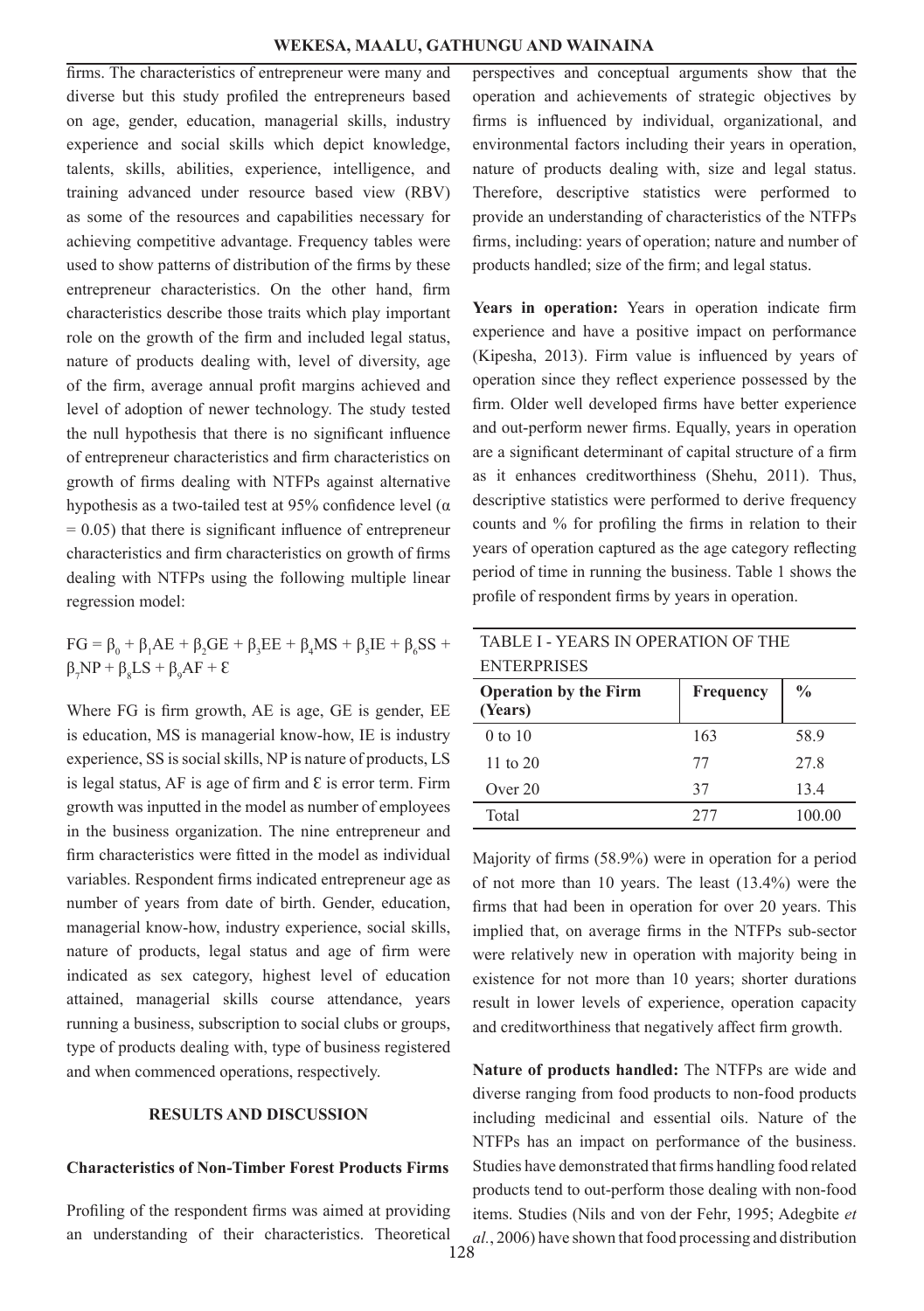businesses are the majority and contribute significantly to satisfying the basic needs in most African countries. Thus, this study performed descriptive statistics to profile the firms based on nature of products dealt with. Table II shows frequencies of NTFPs handled by the firms.

| TABLE II -NATURE OF PRODUCTS HANDLED |                         |               |  |
|--------------------------------------|-------------------------|---------------|--|
| <b>BY ENTERPRISES</b>                |                         |               |  |
| <b>Type of Product</b>               | <b>Frequency Counts</b> | $\frac{0}{0}$ |  |
| Fruit products                       | 142                     | 51.3          |  |
| Medicinal                            | 64                      | 23.1          |  |
| Bee products                         | 62                      | 22.4          |  |
| Others                               | 9                       | 32            |  |
| Total                                | 277                     | 100.0         |  |

Most of firms handled fruit products (51.3%). The firms (3.2%) also indicated handling other NTFPs including butterflies, basketry and plant dyes. Fruit products form part of the food products and it was not surprising that most of the firms handled such products. Thus, the firms in the NTFPs sub-sector on average dealt with food related products; food related products tend to have higher demand enabling firms to achieve better performance.

**Number of products handled**: The number of NTFPs handled by the firms was varied. Handling many products hedges a firm against uncertainties in market demand and pricing (Bowen *et al.*, 2009). Highly diversified firms have higher resilience levels and post better performance unlike those that are not. Bowen *et al.* (2009) observed that selling a variety of differentiated products and services helps business perform well. Thus, respondent firms were profiled based on number of products handled using descriptive statistics and results are presented in Table III.

TABLE III - NUMBER OF PRODUCTS HANDLED BY ENTERPRISES

| <b>Number of Products</b> | Frequency | $\frac{0}{0}$ |
|---------------------------|-----------|---------------|
| One                       | 101       | 36.5          |
| Two                       | 60        | 21.7          |
| Three                     | 42        | 15.2          |
| More than three           | 74        | 26.7          |
| Total                     | 277       | 100.10        |

The firms handling only one product formed 36.5% of the sample size (see Table III). However, the firms handling more than one product formed over 60%. This

implied that, on average firms in NTFPs sub-sector were highly diversified; diversification cushions firms against uncertainties in demand for products and pricing.

**Size of the firms:** Size of a firm was one of the key determinants of firm growth; the firm size has shown to have an impact on performance due to the advantages and disadvantages faced by the firms with a particular level of performance. According to Chandler (1962), large firms can operate at low costs due to scale and scope of economies advantages. In addition, due to their size of operations, large firms have the advantage of getting access to credit finance for investment, possess a larger pool of qualified human capital and have a greater chance for strategic diversification compared to small firms (Yang and Chen, 2009). Large firms also have superior capabilities in product development and marketing making them have better performance (Teece, 1986). Size of enterprise reflects how large it is in employment terms (Islam *et al.*, 2011). McMahon (2001) found that firm size is significantly linked to better performance. According to Ramsay *et al.* (2005), firm size allows for incremental advantages by enabling a firm to raise barriers of entry to potential entrants as well as gain leverage on economies of scale to attain productivity. Thus, descriptive statistics were performed to establish firm size distribution measured by number of employees as per categorization of firms by the Government of Kenya (GoK). Table IV shows size distribution of responds firms.

| TABLE IV -CHARACTERISTICS OF THE FIRMS |                          |     |               |  |
|----------------------------------------|--------------------------|-----|---------------|--|
| <b>Size</b><br>(Employees)             | Categorization Frequency |     | $\frac{6}{9}$ |  |
| Less than 10                           | Very small               | 177 | 64            |  |
| $10 \text{ to } 49$                    | Small                    | 81  | 29            |  |
| 50 to 99                               | Medium                   | 19  |               |  |
| Total                                  |                          | 277 |               |  |

From Table 4, the highest  $\%$  (64%) of the firms had less than 10 employees. On the other hand, the least  $\%$  (6.9%) of the firms had 50 to 99 employees. This implied that, on average firms in the NTFPs sub-sector were very small according to the categorization by the GoK depicting firms with less than 10 employees as very small enterprises.

**Legal status**: Legal status of a firm has an impact on its performance (Stiglitz & Weiss, 1981; La Porta & Vishny, 1997). Stiglitz and Weiss (1981) stated that limited liability businesses have a greater incentive to pursue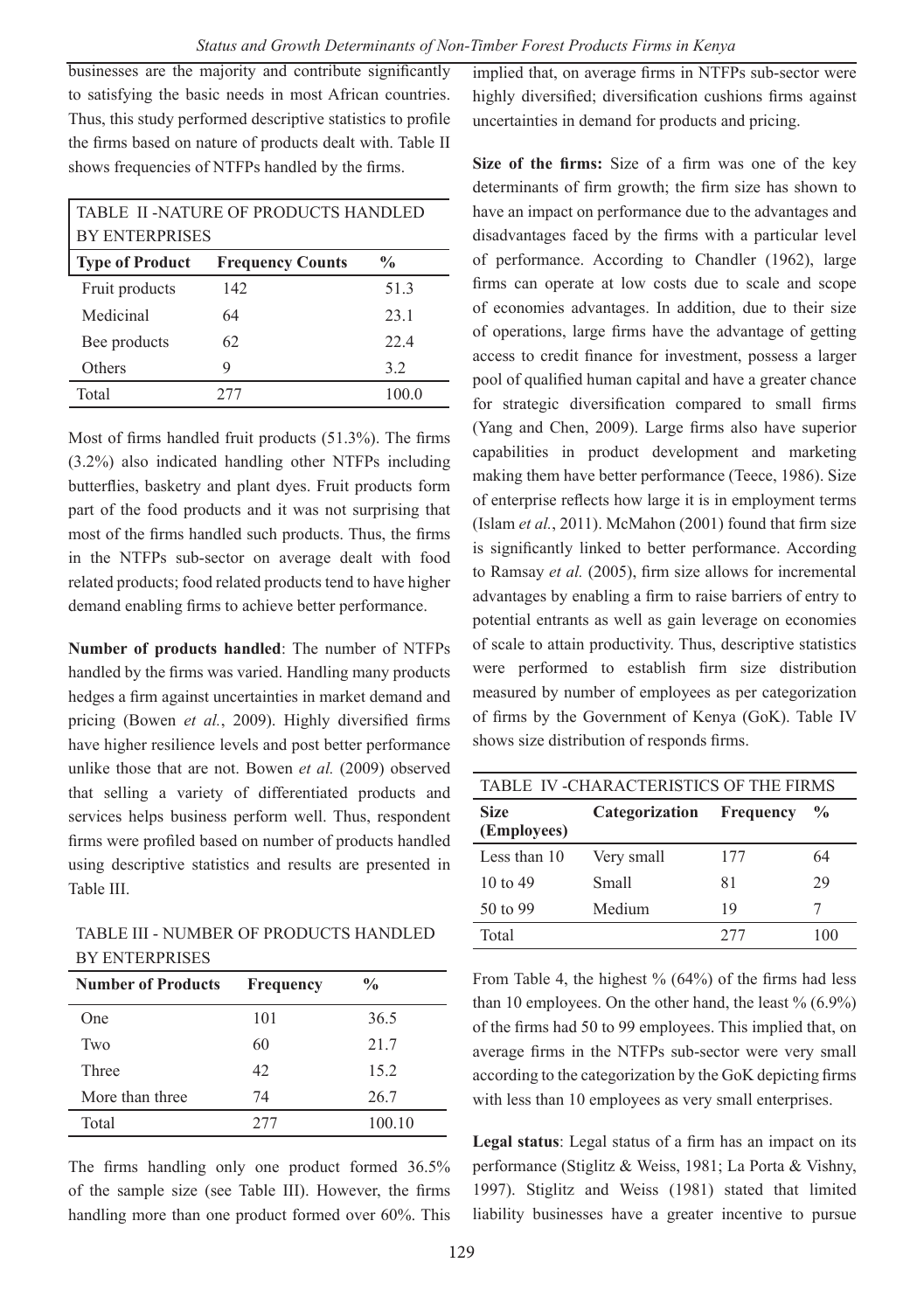risky projects and, therefore, expect higher profits and growth rates than other firms. Harhoff *et al.* (1998) in their study of German firms found that firms with limited liability have above average growth rates. Freedman and Godwin (1994) in their study of small businesses in the United Kingdom found that the prime benefit of corporate status was limited liability.

Based on the foregoing, descriptive statistics were performed to establish legal status of the firms. Legal status was measured as categorical data with respondents selecting appropriate choices to depict their status. Table V shows distribution of the firms based on their status.

| <b>TABLE V - LEGAL STATUS OF THE</b>    |           |               |  |
|-----------------------------------------|-----------|---------------|--|
| <b>ENTERPRISES</b>                      |           |               |  |
| <b>Legal Status</b>                     | Frequency | $\frac{6}{9}$ |  |
| Sole proprietorship                     | 143       | 51.6          |  |
| Partnership                             | 53        | 19.1          |  |
| Limited company                         | 45        | 16.2          |  |
| Cooperative society/self-<br>help group | 36        | 13.0          |  |
| <b>Total</b>                            | 277       | 100.0         |  |

Most of the respondent firms (51.6%) were operated as sole proprietorship ventures (see Table V) The least number of firms (13%) were operated as cooperatives. This demonstrated that, on average firms in the NTFPs sub-sector were operated as sole proprietorships.

# **Characteristics of non-timber forest products firm entrepreneurs**

Although a distinction is sometimes made between the owner and manager based on the motive, status, risk bearing, rewards, innovations and qualifications with owner playing strategic role while the manager playing both strategic and tactical role, the two were considered equally as entrepreneurs of the NTFPs firms. In cases whereby it was not possible to have the owner, then the manager operating the business was listed for characterization. Of the 277 entrepreneurs covered, 68% were owners operating their firms as either chairmen (13%) or directors (55%), 29% were managers and a paltry three % listed others were senior supervisory staff wellversed with the firm and directly involved in decisionmaking. All these entrepreneurs were characterized using characteristics that depict knowledge, talents, skills, abilities, experience, intelligence, and training in achieving growth: age; gender; education; managerial

skills; industry experience; and social skills.

**Age of entrepreneurs:** Age was conceptualized as one of the entrepreneur characteristics affecting firm growth. Descriptive statistics were performed to profile the firms by age of entrepreneurs. Age was measured as the entrepreneur's number of years from date of birth. Table VI shows the profile of the firms by age of the entrepreneur.

| <b>TABLE VI - AGE OF ENTREPRENEURS</b> |           |               |  |
|----------------------------------------|-----------|---------------|--|
| Age                                    | Frequency | $\frac{0}{0}$ |  |
| Below 30                               | 36        | 13.0          |  |
| 30 to 49                               | 175       | 632           |  |
| 50 and above                           | 66        | 23.8          |  |
| Total                                  | 277       | 100.0         |  |

The majority of the firms (63.2%) had entrepreneurs in the age bracket of 30 to 49 years. The least % of the firms had entrepreneurs in the age bracket of below 30 years (13%). Therefore, the findings show that on average, majority of entrepreneurs owning/operating firms in the NTFPs sub-sector were young adults as per the classification in Erikson (1975) that a young adult is in the age range of 20 to 40 years, whereas a person in middle adulthood stage is in the age range of 40 to 64 years.

**Gender of entrepreneurs:** Gender was conceptualized as one of the entrepreneur characteristics affecting firm growth. Descriptive statistics were performed to profile the respondent firms by gender of the entrepreneurs (seeTable VII).

| <b>TABLE VII -GENDER OF ENTREPRENEURS</b> |           |               |  |
|-------------------------------------------|-----------|---------------|--|
| Gender                                    | Frequency | $\frac{0}{0}$ |  |
| Male                                      | 176       | 63.5          |  |
| Female                                    | 101       | 36.5          |  |
| Total                                     | 2.77      | 100.0         |  |

The majority (63.5%) of the firms were operated by male entrepreneurs. This demonstrated that firms in the NTFP sub-sector were dominated by male entrepreneurs.

**Education of entrepreneurs:** Level of education was conceptualized as one of the entrepreneur characteristics affecting firm growth. During data collection, respondent firms indicated their highest levels of education from the four choices: primary, secondary, tertiary (college, vocational school or post-secondary career training) and others (no formal education at all). Table 8 presents the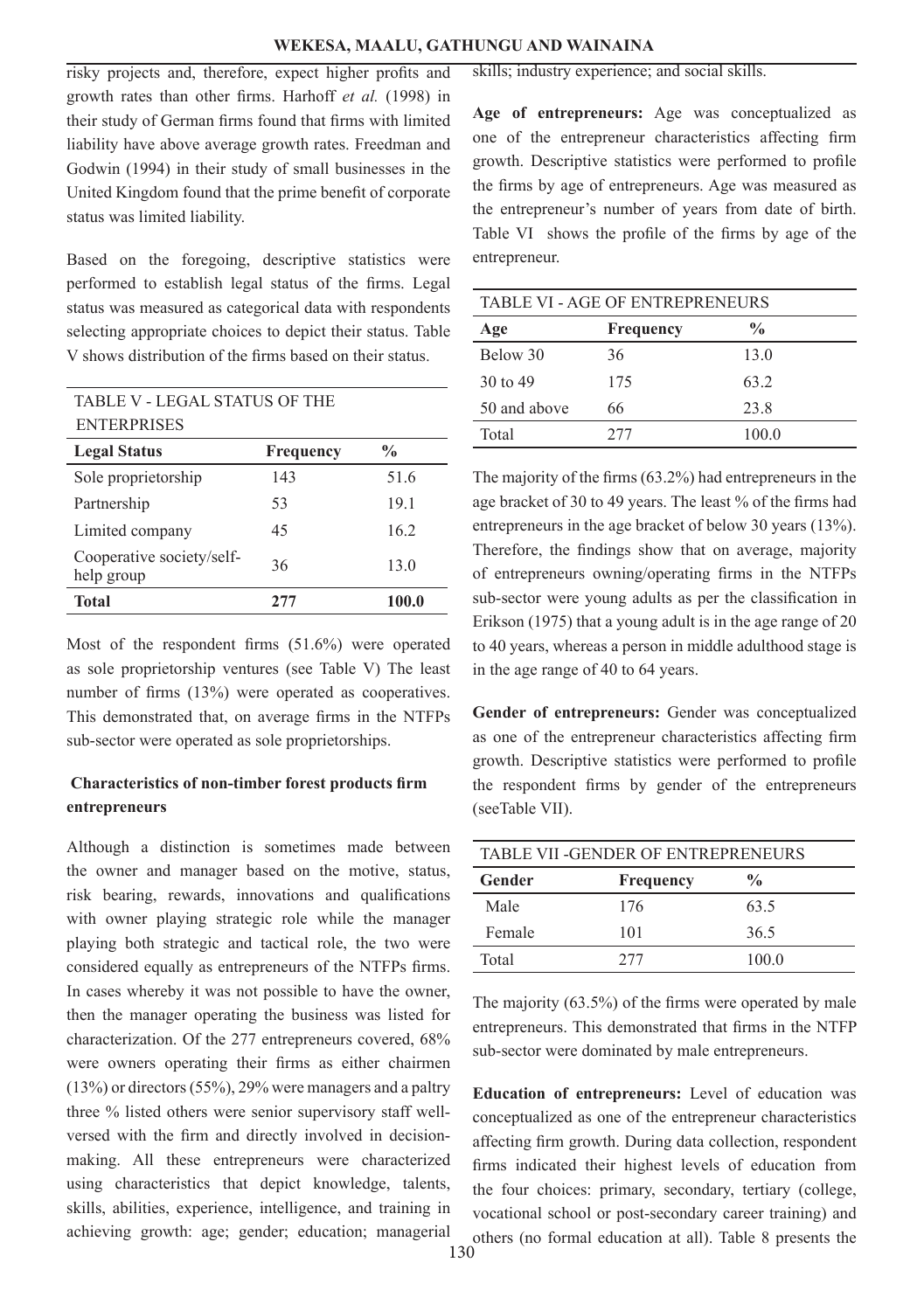descriptive statistics illustrating the profile of the firms by education of entrepreneurs.

| TABLE VIII - EDUCATION OF ENTREPRENEURS               |     |       |  |  |
|-------------------------------------------------------|-----|-------|--|--|
| <b>Education</b><br>$\frac{0}{0}$<br><b>Frequency</b> |     |       |  |  |
| Primary school                                        | 47  | 17.0  |  |  |
| Secondary school                                      | 115 | 41.5  |  |  |
| Tertiary level                                        | 111 | 40.1  |  |  |
| Others                                                | 4   | 1.4   |  |  |
| <b>Total</b>                                          | 277 | 100.0 |  |  |

Majority of the firms had entrepreneurs with secondary (41.5%) and tertiary (40.1%) levels of education while a minority had no formal education (4%). This implied that, on average firms in the NTFPs sub-sector were owned/ operated by entrepreneurs with formal education.

**Managerial skills of entrepreneurs:** The managerial skills variable was conceptualized as one of the entrepreneur characteristics affecting firm growth. Respondent firms were profiled by the managerial skills of their entrepreneurs. The firms indicated whether their owners/operators had attended managerial training. Managerial skills unlike experience require specialized training to equip one with necessary theoretical and practical managerial capacity; entrepreneurs with managerial skills were those that had attended managerial courses. Table IX shows profile of the firms by managerial skills of their entrepreneurs.

| TABLE IX - MANAGERIAL SKILLS OF         |                  |               |
|-----------------------------------------|------------------|---------------|
| <b>ENTREPRENEURS</b>                    |                  |               |
| <b>Managerial skills</b>                | <b>Frequency</b> | $\frac{0}{0}$ |
| Attended managerial<br>training         | 122.             | 44 Q          |
| Not attended any<br>managerial training | 155              | 56.0          |
| Total                                   | 277              | 100.0         |

The majority of the firms (56%) had entrepreneurs who had not attended any training to enhance their managerial know-how. This implied that, on average, firms in the NTFPs sub-sector were owned/operated by entrepreneurs with no requisite managerial skills.

**Industry experience of entrepreneurs:** Industry experience was conceptualized as one of the entrepreneur characteristics affecting firm growth. The firms were profiled by the industry experience of the entrepreneurs

using descriptive statistics. Respondent firms indicated industry experience of their entrepreneurs as the years involved in managerial position or in running the business. Table X shows the frequencies elucidating profile of respondent firms by industry experience possessed by their entrepreneurs.

| TABLE X-INDUSTRY EXPERIENCE OF |           |               |  |
|--------------------------------|-----------|---------------|--|
| <b>ENTREPRENEURS</b>           |           |               |  |
| <b>Industry Experience</b>     | Frequency | $\frac{0}{0}$ |  |
| $0$ to $10$ years              | 202       | 72.9          |  |
| 11 to 20 years                 | 46        | 16.6          |  |
| Over 20 years                  | 29        | 10.5          |  |
| <b>Total</b>                   | 277       | 100.0         |  |

The majority of the respondent SMEs (72.9%) had upto 10 years of experience in running businesses. This implied that, on average, firms in the NTFPs sub-sector were owned/operated by entrepreneurs with relatively lower levels of industry experience.

**Social skills of entrepreneurs:** This study conceptualized social skills as one of the entrepreneur characteristics affecting firm growth. The firms were profiled by the social skills of the entrepreneurs by indicateing whether their entrepreneurs subscribed to social groups/clubs. Social skills unlike managerial skills demonstrate social capital acquired through interactions in collective action; entrepreneurs with social skills were those that were subscribed to groups/clubs. Table XI shows profile of the firms by entrepreneurs' social skills.

| TABLE XI - SOCIAL SKILLS OF |           |               |  |
|-----------------------------|-----------|---------------|--|
| <b>ENTREPRENEURS</b>        |           |               |  |
| <b>Social Skills</b>        | Frequency | $\frac{0}{0}$ |  |
| Belonging to social groups  | 113       | 40.8          |  |
| Not subscribed to any group | 164       | 59.2          |  |
| <b>Total</b>                | 277       | 100.0         |  |

Majority of the firms (59.2%) had entrepreneurs who had not subscribed to any group. This implied that, on average firms in the NTFPs sub-sector were owned/operated by entrepreneurs without necessary social skills.

# **Growth determinants of non-timber forest products firms**

Multiple linear regression analysis was performed to establish factors affecting growth of firms dealing with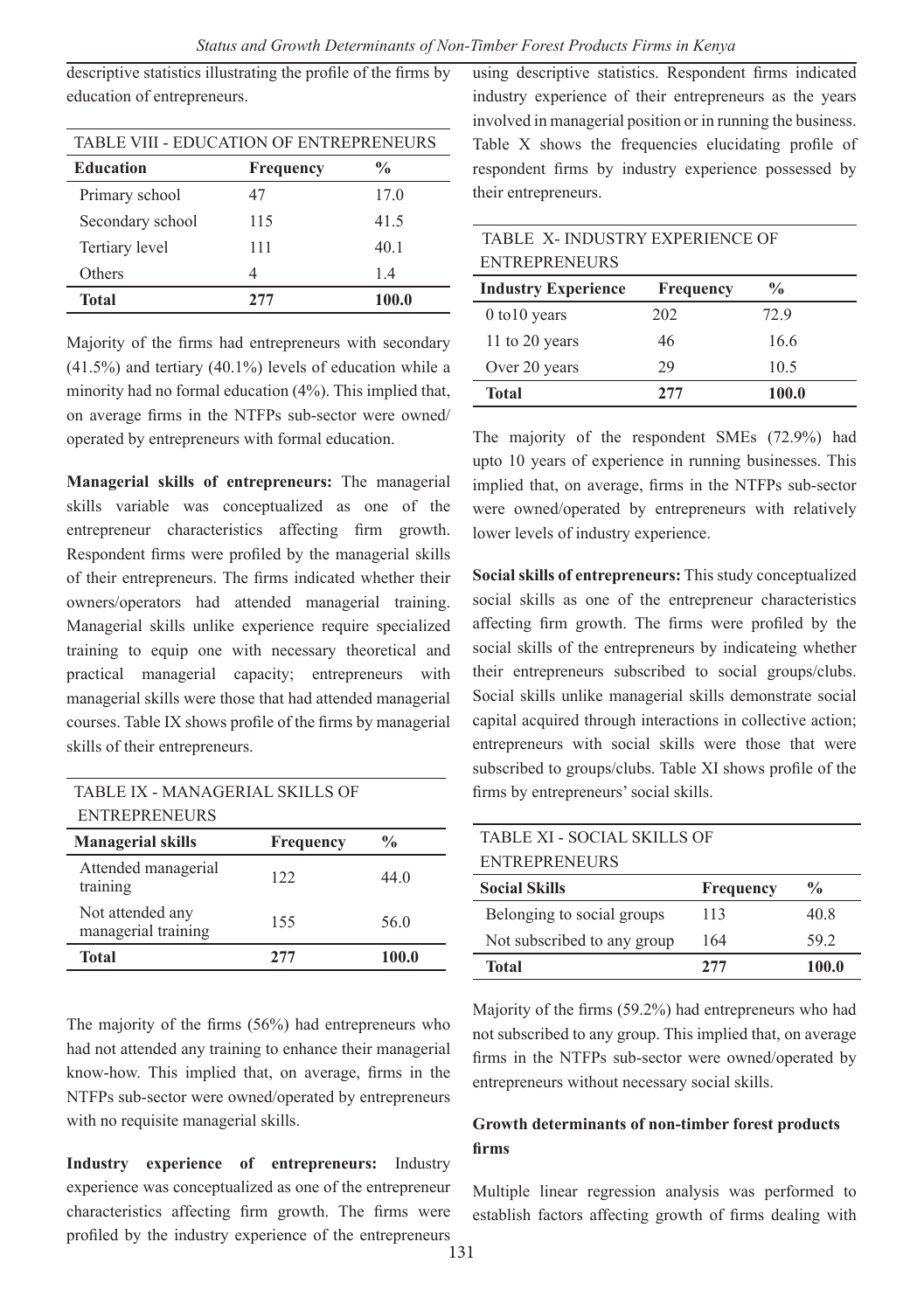#### **WEKESA, MAALU, GATHUNGU AND WAINAINA**

non-timber forest products. The null hypothesis that there is no significant influence of entrepreneur characteristics and firm characteristics on growth of firms dealing with NTFPs against alternative hypothesis as a two-tailed test at 95% confidence level ( $\alpha$  = 0.05) that there is significant influence of entrepreneur characteristics and firm characteristics on growth of firms dealing with NTFPs. The results of multiple regression analysis are shown in Table XII.

studies of this nature (Odundo, 2012). Focus is also put on F-statistic and significance of t-values to account for the influence.

The F statistic (11.487) for the model was statistically significant at 5% significance level ( $p \le 0.05$ ) and therefore the overall model was significant. It was therefore, observed that entrepreneur characteristics and firm characteristics had significant influence on growth of NTFPs firms.

| TABLE X II - NON-TIMBER FOREST PRODUCTS FIRM GROWTH DETERMINANTS |                |                           |                                    |                               |         |
|------------------------------------------------------------------|----------------|---------------------------|------------------------------------|-------------------------------|---------|
| Model Summary                                                    |                |                           |                                    |                               |         |
| <b>Model</b>                                                     | $\mathbf R$    | $\bf{R}$<br><b>Square</b> | <b>Adjusted R</b><br><b>Square</b> | Std. Error of<br>the Estimate |         |
|                                                                  | .546           | .298                      | .272                               | 1.115                         |         |
| <b>ANOVA</b>                                                     |                |                           |                                    |                               |         |
| Model                                                            | Sum of Squares | df                        | Mean Square                        | F                             | Sig.    |
| Regression                                                       | 128.602        | 9                         | 14.289                             | 11.487                        | .000    |
| Residual                                                         | 303.512        | 244                       | 1.244                              |                               |         |
| Total                                                            | 432.114        | 253                       |                                    |                               |         |
| Coefficients                                                     |                |                           |                                    |                               |         |
| Model                                                            | B              | Std. Error                | Beta                               | t-value                       | p-value |
| (Constant)                                                       | .890           | .402                      |                                    | 2.213                         | .028    |
| Nature of products (NP)                                          | .169           | .081                      | .117                               | 2.088                         | .038    |
| Legal status (LS)                                                | .490           | .067                      | .408                               | 7.265                         | .000    |
| Age of firm (AF)                                                 | .369           | .379                      | .061                               | .973                          | .331    |
| Age of entrepreneur (AE)                                         | $-.179$        | .067                      | $-163$                             | $-2.678$                      | .008    |
| Gender of entrepreneur (GE)                                      | .069           | .152                      | .025                               | .455                          | .649    |
| Education of entrepreneur (EE)                                   | 1.147          | .483                      | .156                               | 2.375                         | .018    |
| Entrepreneur's managerial skills (MS)                            | $-.040$        | .168                      | $-.015$                            | $-.239$                       | .811    |
| Entrepreneur's industry experience (IE)                          | .046           | .071                      | .035                               | .639                          | .523    |
| Entrepreneur's social skills (SS)                                | $-.132$        | .152                      | $-.050$                            | $-.863$                       | .389    |
| Analysis (N=277) Note: $p \le 0.05$                              |                |                           |                                    |                               |         |

From Table XII, the coefficient of determination (R2 ) of the nine independent variables (entrepreneur characteristics and firm characteristics) on the growth of firm as dependent variable was 0.298. The adjusted  $R<sup>2</sup>$  value was 0.272 and closer to  $R<sup>2</sup>$  value implying that 27.2% of variance in growth of firms in the population was explained by the model. The exclusion of other characteristics especially the entrepreneur characteristics such as self-confidence, perseverance, desire to be boss, will to succeed, autonomy, innovativeness, risk taking, pro-activeness, and competitive aggressiveness in the model could explain why the  $\mathbb{R}^2$  and adjusted  $\mathbb{R}^2$  values were not closer to 1 as anticipated. Such low R-squared values are not always bad, and are even expected in

The calculated t-values for the estimated coefficients of nature of products (2.088), legal status (7.265), age of entrepreneur (2.678) and entrepreneur's level of education (2.375) were significant at 5% significance level ( $p \le 0.05$ ). Based on the foregoing results of regression analysis, the model fitted with firm growth (FG) as dependent, and firm characteristics (nature of products and legal status) and entrepreneur characteristics (age of entrepreneur and education of entrepreneur) as independents was specified as:

132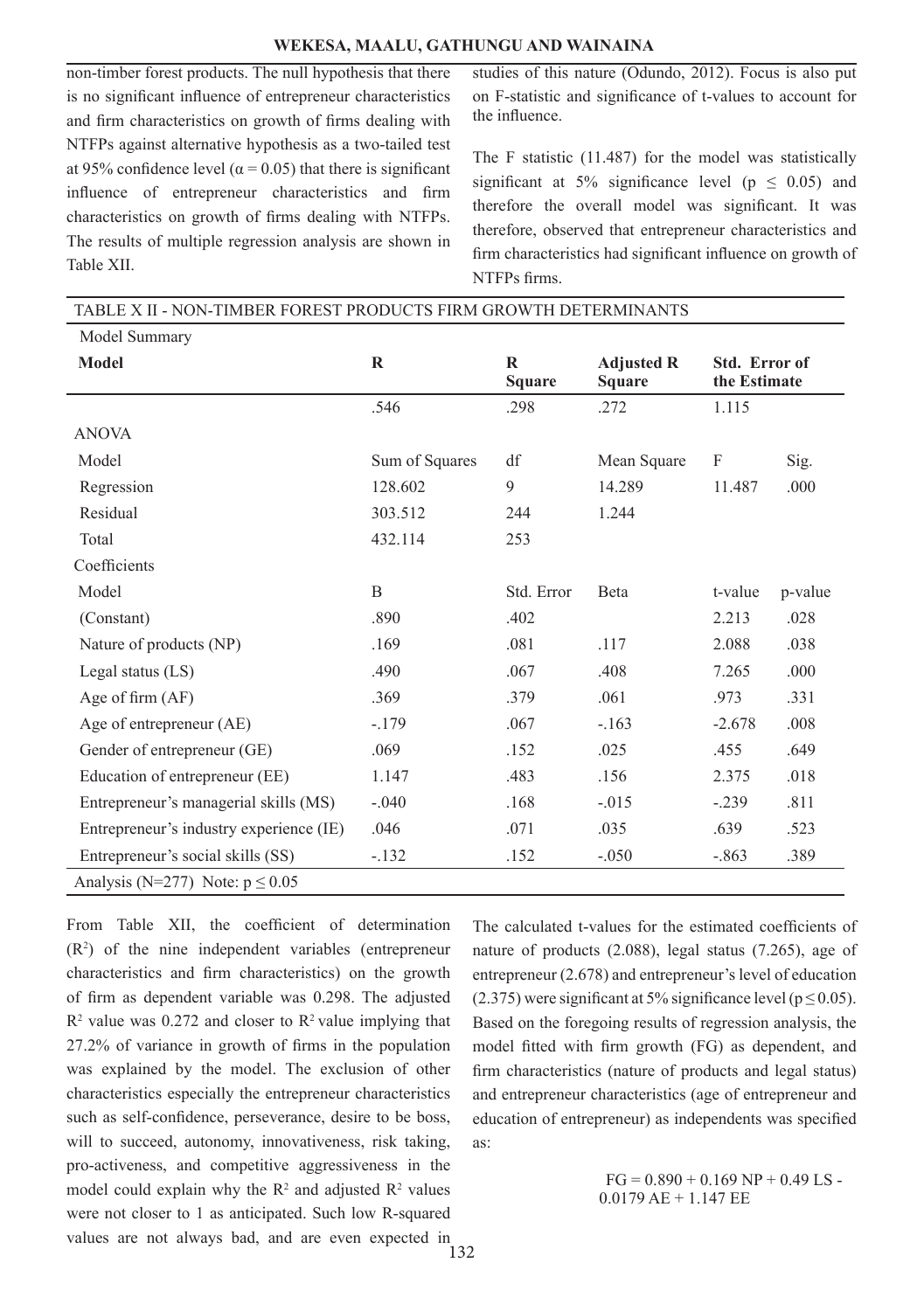$(0.028)$   $(0.038)$   $(0.000)$ (0.008) (0.018)

Based on the regression equation above, the intercept was 0.890, implying that firm growth would be 0.89 when all the independent variables were zero. Also, a unit change in nature of products would bring about 0.089 change in firm growth, *Ceteris paribus*. Similarly, a change in legal status, age of entrepreneur and entrepreneur's education by one unit each would result in change in firm growth by 0.49, 0.0179 and 1.147, respectively, *Ceteris paribus*.

#### **Discussion of the findings**

The characteristics of the NTFPs firms and entrepreneurs identified in the study were similar with observations made in other sectors. Kibas and K'Aol (2004) in their study aimed at investigating and profiling cases of successful Kenyan entrepreneurs opined that most Kenyan entrepreneurs exhibit typical characteristics of other entrepreneurs elsewhere. Bowen *et al.* (2009) in their study on management of business challenges among SMEs in Nairobi observed that training or education was positively related to business success.

The indication of a significant relationship between firm growth, and firm and entrepreneur characteristics was similar with other studies. Previous studies have proposed a link between characteristics of the entrepreneur and firm growth (Herron & Robinson, 1993; Covin and Slevin, 1997; Islam *et al.*, 2011). Demographic factors such as age and gender, and individual background including education and previous work experience impact on firm growth (Mazzarol *et al.*, 1999; Reynolds *et al.*, 2000; Kristiansen *et al.*, 2003). Islam *et al.* (2011) in a study in Bangladesh observed that entrepreneur's age, education, managerial know-how, industry experience and social skills influence firm growth. Therefore, the findings of this study affirm the observation that firm and entrepreneur characteristics have significant effect on the growth of the firm.

# **CONCLUSION AND RECOMMENDATIONS**

The objective of this study was to establish the status and growth determinants of the NTFPs firms in Kenya. These firms were very small in size, young, dealt with mostly fruit products and run as sole proprietorships. Their entrepreneurs were young male adults, well-educated but with no requisite managerial and social skills, and low

levels of industry experience. It was, thus concluded that entrepreneurship in NTFPs is in nascent stages of growth run with entrepreneurs without requisite qualifications necessary for creating competitiveness and growth. Based on the resource based view (RBV), firm with requisite qualities, resources, strategy are competitive and boast better growth. There is need, therefore for firms to enhance their capacities through appropriate staff recruitment to enhance their competitiveness and growth.

# **ACKNOWLEDGEMENT**

The authors are grateful for the financial assistance and logistical support received from Kenya Forestry Research Institute (KEFRI). Technical guidance received from the School of Business, University of Nairobi is highly appreciated. We wish to thank all those who spared their valuable time to share with us their knowledge on NTFPs firms.

#### **REFERENCES**

- [1]Adegbite, S. A., Ilori, M. O., Irefin, I. A., Abereijo, I. O. and Aderemi, H. O. S. (2006). Evaluation of the impact of entrepreneurial characteristics on the performance of small scale manufacturing industries in Nigeria. *Journal of Asia Entrepreneurship and Sustainability*, 3(1)
- [2]African Economic Outlook. (2012). Kenya 2012. AfDB, OECD, UNDP, UNECA. Retrieved from http://www.africaneconomicoutlook.org/ fileadmin/uploads/aeo/
- [3]Ahenkan, A. and Boon, E. (2011). Non-timber forest products: Clearing the confusion in semantics. *J. Hum. Ecol.,* 33(1), 1-9.
- [4]Bowen, M., Morara, M. and Mureithi, S. (2009). Management of business challenges among small and micro enterprises in Nairobi. *KCA J. Bus. Man.* 2(1
- [5]Chandler, A. (1962). Strategy and structure: Chapters in the history of industrial enterprise. Cambridge, MA: MIT Press
- [6]Chikamai, B., Eyong-Matig, O. and Mbogga, M. Eds. (2004). Review and appraisal on the status of indigenous fruits in Eastern Africa*.* A report prepared for IPGRI-SAFORGEN in the framework of AFREA/FORNESSA. IPGRI, Nairobi, 152pp.
- [7]Chikamai, B.N and Odera, J. A. (Eds.). 2002.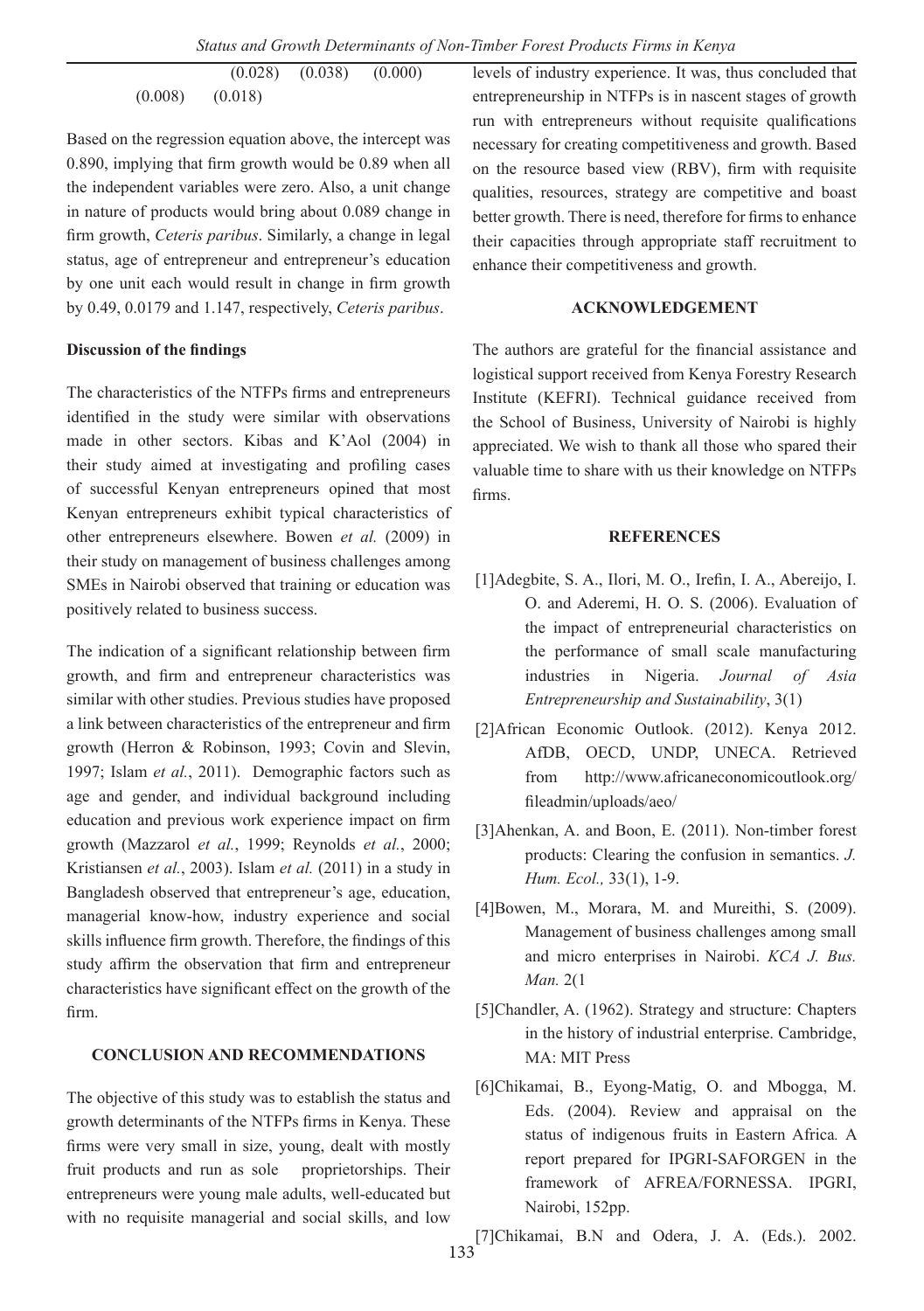Commercial Plant Gums and Gum Resins in Kenya. Sources of Alternative Livelihood and Economic Development in the Drylands of Kenya. Executive Printers. Nairobi-Kenya.

- [8]Chiteva R., Mayunzu O., Lukibisi M., and Wachira N. (2016). Enhancing community livelihoods through nature based enterprises: case of Matinyani women group, Kitui, Kenya. *Environ. Ecol. Res*. 4(1), 30-35.
- [9]Center for International Forestry Research-CIFOR. (2005). *Contributing to African development through forests strategy for engagement in sub-Saharan Africa.* Bogor, Indonesia: Centre for International Forestry.
- [10]Covin, J. G. and Slevin, D. P. (1997). High growth transitions: Theoretical perspectives and suggested directions. In D. L. Sexton & R. W. Smilor (Eds.), *Entrepreneurship 2000* (pp. 99- 126). Chicago, Upstart Publishing
- [11]Dlamini, C. S. (2013). A protocol for communitybased forest enterprises: The case of non-timber forest products. *J. Hortic. For.* 5(1), 1-12.
- [12]Erikson, Erik H (1975). *Childhood and Society*. Penguin. ISBN 978-0-14-020754-5.
- [13]Food and Agriculture Organization-FAO. (1995). *Non-wood forest products for rural income and sustainable forestry.* Non-wood Forest Products, 7
- [14]Freedman, J. and Godwin, M. (1994). *I*ncorporating the micro business: Perceptions and misperceptions in finance and the small firm. Eds A. Hudges and D Storey 232 – 283. London: Rutledge
- [15]Government of Kenya-GoK. (2008). *Baseline survey report on SMEs competitiveness project. Improving Business Environment Component.* July, 2008.
- [16]Government of Kenya-GoK. (2013). *Economic survey*. Nairobi Kenya: Government Printers
- [17]Gómez, L. (2006). The process and problems of business start-ups. *Pensamiento and Gestión*, 22. Universidad del Norte, 232-255.
- [18]Gray, K., Cooley W., and Lutabingwa, J. (1995). *Small-scale manufacturing in Kenya: Characteristics, problems and sources of finance.* Jackson: Jackson State University Press
- [19]Harhoff, D., Stahl, K. and Woywode, M. (1998), Legal form, growth and exit of western German

firms: Empirical results for manufacturing, construction, trade and service industries. *J. Ind. Econ.* 46(4), 453-488.

- [20]Herron, L. A. and Robinson, R. B. Jr. (1993). A structural model of the effects of entrepreneurial characteristics on venture performance. *Journal of Business Venturing*, 8, 281-294
- [21]Islam, A., Khan, M. A., Obaidullah, A. Z. M, and Alam, M. S. (2011). Effect of entrepreneur and firm characteristics on the business success of small and medium enterprises in Bangladesh. *Int.J.Bus.Man.* 6(3), 289 – 299
- [22]Kaimowitz, D. (2003). Not by bread alone…forests and rural livelihoods in sub-Saharan Africa. In: Oksanen, T., Pajari, B. and Tuomasjukka, T. (eds.) Forests in poverty reduction strategies: capturing the potentia*l* (EFI Proceedings No 47. European Forest Institute: Joensuu, Finland, pp. 45-63.
- [23]Kibas, P. B. and K'Aol, G. O. (2004). The Kenyan entrepreneur: Typologies and characteristics. Accessed 17th March 2013 from http://sbaer.uca. edu/research/icsb/2004/paper51.pdf
- [24]Kipesha, E. F. (2013). Impact of size and age on firm performance: Evidence from microfinance institutions in Tanzania. *Res. J. Fin. Acc*. 4(5), 105-115Kristiansen, S., Furuholt, B., & Wahid, F. (2003). Internet cafe entrepreneurs: Pioneers in information dissemination. International Journal of Entrepreneurship and Innovation, 4(4), 251- 263
- [25]Kristiansen, S., Furuholt, B. and Wahid, F. (2003). Internet cafe entrepreneurs: Pioneers in information dissemination. *International Journal of Entrepreneurship and Innovation*, 4(4), 251- 263
- [26]La Porta, R. and Vishny, R. (1997), ''Legal determinants of external finance'', *Journal of Finance*, Vol. 52 No. 3, pp. 1131-50.
- [27]Marshall E., Schreckenberg, K. and Newton, A. C. (eds) (2006). *Commercialization of non-timber forest products: Factors influencing success. Lessons learned from Mexico and Bolivia and policy implications for decision-makers*
- [28]Mazzarol, T., Volery, T., Doss, N. and Thein, V. (1999). Factors influencing small business startups. *International Journal of Entrepreneurial Behavior and Research*, 5(2), 48-63